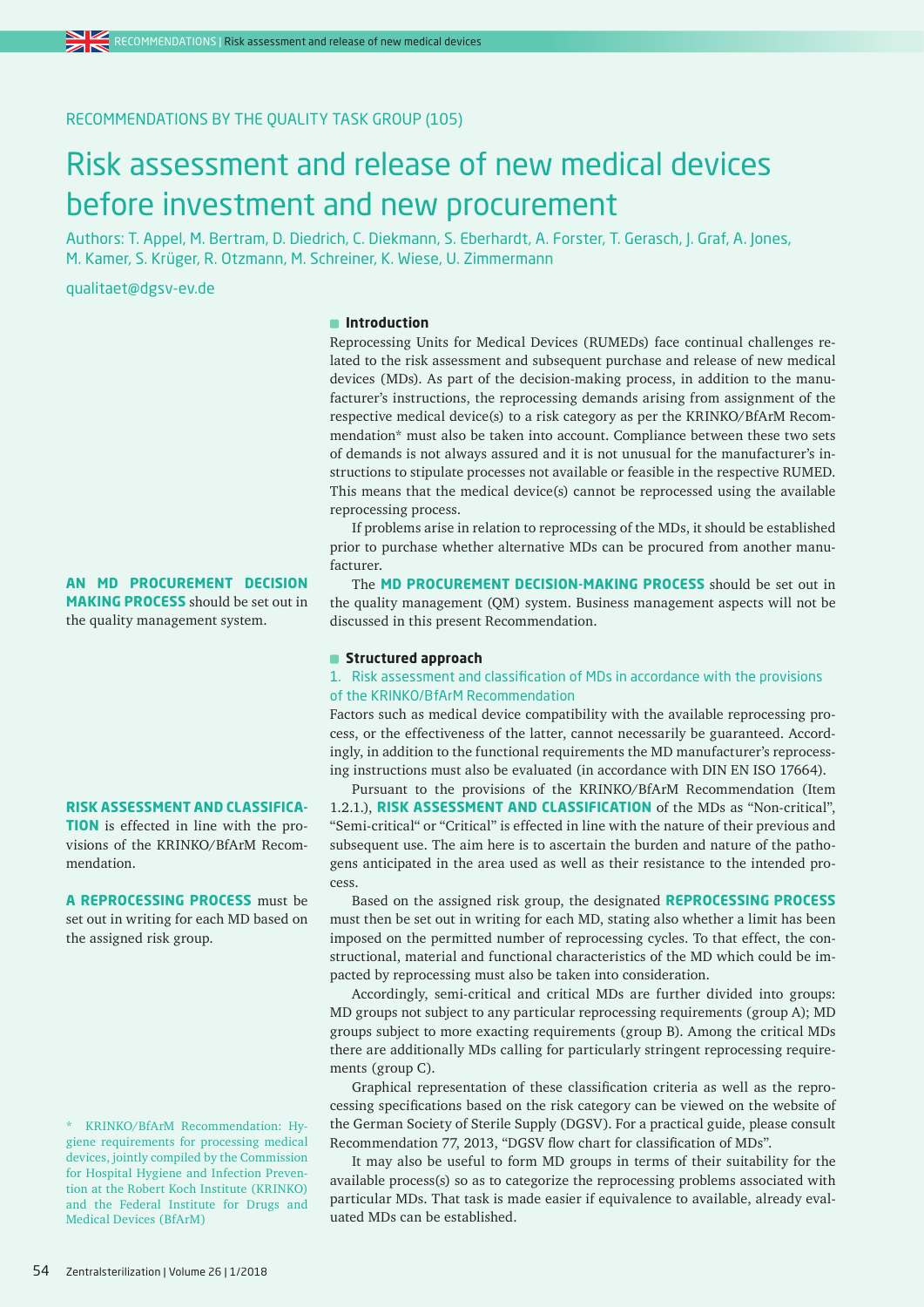

Grouping on the basis of MD design or geometry could be done as follows:

- m. Group 1: – Smooth surfaces, no joints or lumens
- Group 2: Jointed instruments
- Group 3: Sliding-shaft instruments
- Group 4: Tubular-shaft instruments
- Group 5: Complex instruments
- Group 6: Flexible instruments
- Group 7: Utensils (bowls/containers)
- Group 8: Anaesthesia/synthetics m.
- m. Group 9: – Robotic instruments

To meet the specifications an MD must be clearly identifiable, featuring at least its article number and, for MDs of limited reprocessability, the lot/serial number.

Once reprocessing has been completed, the new MD must be **VISUALLY IN-SPECTED, UNDERPINNED BY A PROTEIN TEST**, if necessary, to ensure it is of the expected cleanliness standard and undamaged. This inspection/test does not obviate the need for performance requalification if the reprocessing requirements are more stringent than those applicable to the already available MDs

#### 2. Evaluation of the manufacturer's instructions

Once the new MD has been assigned to a risk category, the **MANUFACTURER'S INSTRUCTIONS** must be compared with the specifications applicable to the respective risk class (risk category). Next, the specifications are evaluated in terms of their compatibility with the processes available in the respective RUMED.

The provisions of the KRINKO/ BfArM Recommendation embody the legal framework and must in principle be observed. If they do not concord with the manufacturer's instructions, the manufacturer must be contacted and a written statement requested. Examples of the potential deviations are listed in Table 1.

# **VISUAL INSPECTION, UNDERPINNED BY A PROTEIN TEST, IF NECESSARY**

ensure that the MD is of the expected cleanliness standard and undamaged.

# **THE SPECIFICATIONS FROM THE MANUFACTURER'S INSTRUCTIONS**

must be compared with the specifications applicable to the respective risk class.

#### **Table 1: Examples of potential deviations between manufacturer's and KRINKO BfArM stipulations**

| <b>Manufacturer's stipulation</b>                                                                                                                                                                       | <b>KRINKO BfArM stipulation</b>                                                                                               |
|---------------------------------------------------------------------------------------------------------------------------------------------------------------------------------------------------------|-------------------------------------------------------------------------------------------------------------------------------|
| Rinse the MD under running water                                                                                                                                                                        | Preferentially, automated proces-<br>ses for critical A and critical C<br>In principle, automated processes<br>for critical B |
| Reprocess with pH-neutral detergent                                                                                                                                                                     | Preferentially, alkaline detergent                                                                                            |
| Unusual designations of chemicals<br>(e.g. multi-purpose cleaner) or specificati-<br>on of chemical disinfectants whose effi-<br>cacy has not been demonstrated or which<br>are not available in the FU | German Association for Control of<br>Viral Diseases (DVV)<br>Robert Koch Institute (RKI)                                      |
| No, or incorrect, specifications for disin-<br>fection parameters, e.g. for disinfection<br>$A_0$ value 600                                                                                             | Bactericidal (including mycobacte-<br>ricidal), fungicidal and virucidal                                                      |
| Specification: 4 minutes at 132 °C holding<br>time in sterilization process (saturated<br>steam)                                                                                                        | Steam sterilization 134 °C                                                                                                    |
| No reprocessing instructions                                                                                                                                                                            | The manufacturer's instructions<br>must be available                                                                          |